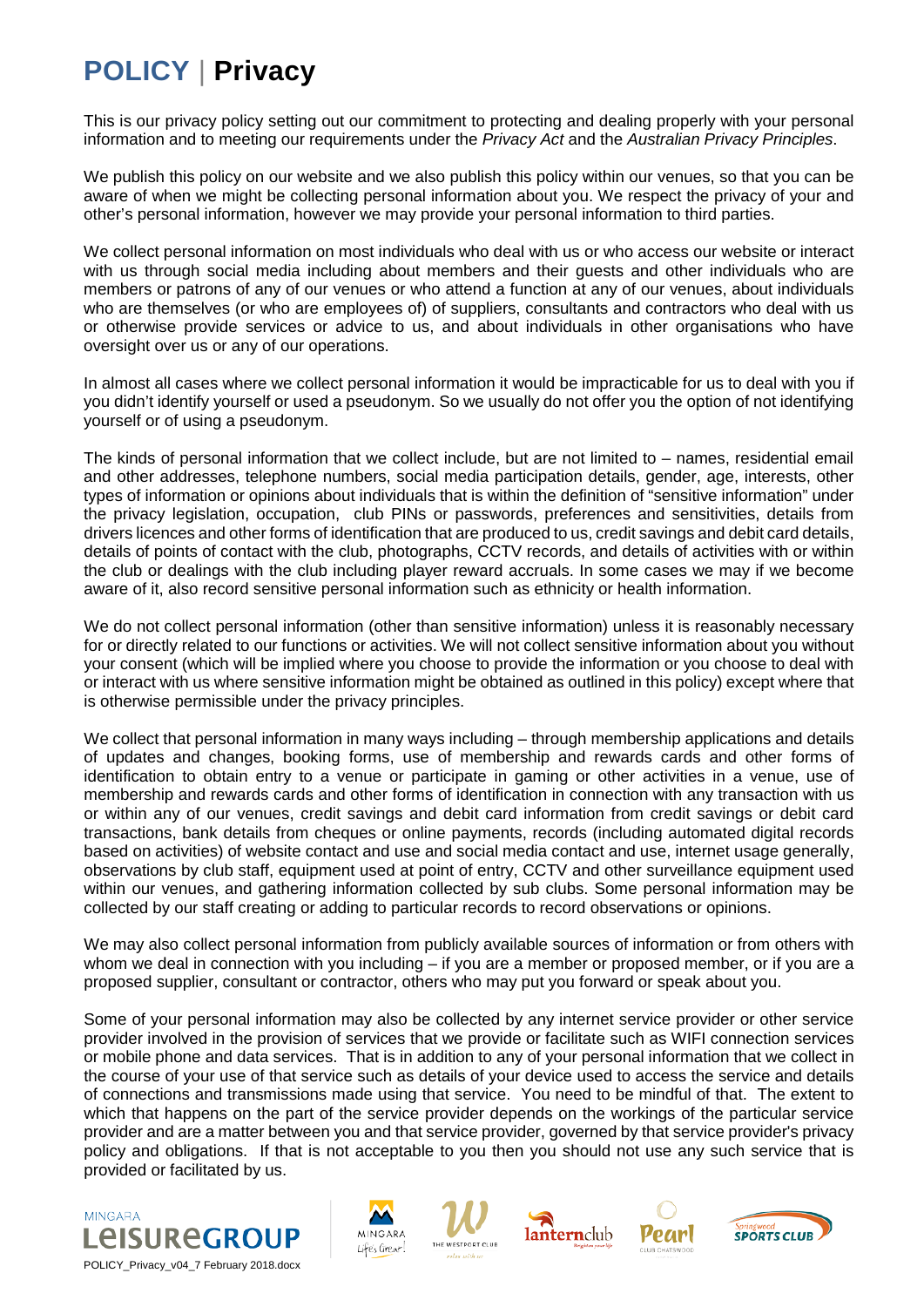Your use of an ATM or any similar device may create a transaction record that is maintained and accessible by the Club, any relevant service provider and any relevant financial institution.

It is usually not practicable for us to remind you at each point or time of interaction, that personal information is being collected. If you choose to deal with us then you must be aware that your personal information may be collected.

In many cases, if you are not prepared to provide personal information or allow us to collect personal information in our usual way then we will not be able to deal with you or you may not be able to exercise particular rights or enjoy particular benefits or we may not be able to provide you with the level of service normally offered. In most cases that will be because the transaction or interaction (or our proper management of the transaction or interaction) depend on you supplying personal information. In other cases if you are not prepared to provide personal information or allow us to collect personal information in our usual way, then it will not be practicable for us to make a special case for you and change our systems to avoid collecting your personal information.

If we receive personal information about someone that we did not solicit (either directly or by facilitating the provision of that information to us) then within a reasonable period after receiving the information we aim to destroy the information or ensure the information is de-identified.

We store personal information in a number of different ways and in a number of different places including – digital records at initial points of contact; physical records generated at the point of a transaction (including cash register dockets); physical records maintained at our various premises; digital records at on-site equipment and also off-site servers in the cloud – both within Australia and elsewhere. In most cases where personal information is stored in the cloud, it cannot be accessed by the cloud service provider due to password protection or encryption or both.

We endeavour to take reasonable other steps including in relation to physical and digital security, to generally better secure our operations including our records of personal information and to protect the confidentiality of information that we hold.

However we cannot guarantee that in every individual case at every time: and also that cannot guarantee the physical or digital security of a particular record. While we take security steps ourselves you should also be aware of the types of information security risks that exist and take appropriate care to help safeguard yourself and your information.

The purposes for which we collect, hold, use and disclose that personal information include – managing our records of and interactions with our members, patrons, suppliers and other contacts; by way of business records for the management and administration of our operations; for marketing analysis and promotional purposes; in order to meet our numerous legal compliance and other obligations; in relation to guests, to meet the identification and registration requirements applicable under the clubs legislation; in relation to members, in the application of our internal processes for dealing with members including disciplinary processes; in order to meet our obligations including how we see our obligations as a good corporate citizen, in circumstances where the release of personal information is permissible under the privacy principles; and in order to keep our records and manage our operations in a modern and efficient manner.

Sometimes that may involve providing your personal information to third parties (but only within Australia) including - outside organisations who provide services or advice to us in relation to any of the types of matters listed above including consultants and contractors and also professional and other advisers, but not for their own commercial use.

We are a public company and in limited circumstances we can have a legal obligation to allow others to look at our Register of Members.

We may also disclose your information to one or more other registered clubs in relation to an amalgamation or proposed amalgamation.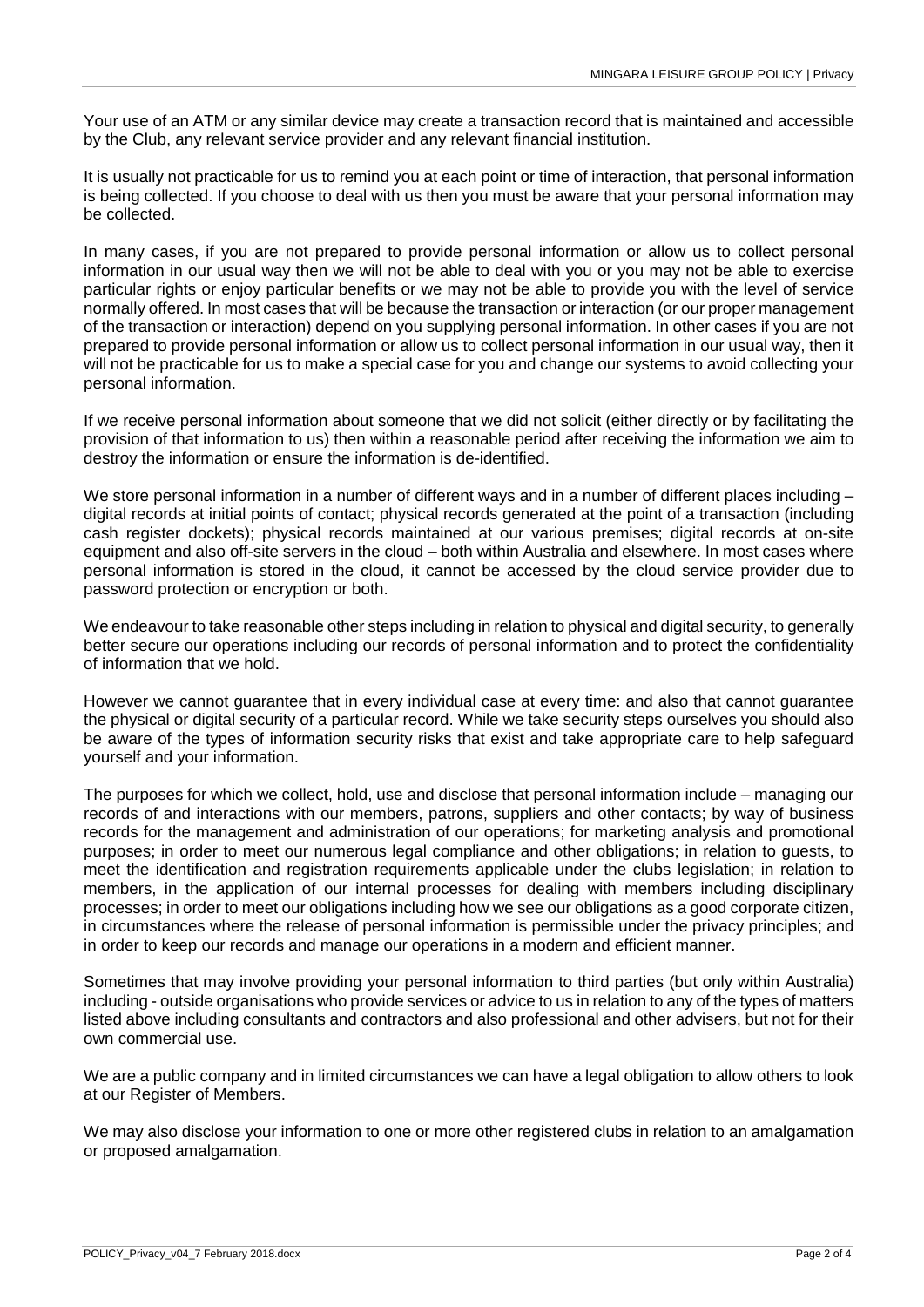If you provide personal information to us or deal with us in a way that leads to the collection of personal information as outlined in this policy then we presume your consent to deal with the information in accordance with this policy.

Where we use your personal information for direct communication with you for promotional purposes we will take reasonable steps to allow you to give notice opting out for future periods.

In some situations where you are dealing with us, you may still have the opportunity to opt out of providing particular personal information such as by not choosing to use a member or reward card within the club in situations where we have not made that mandatory for compliance purposes or where we determine that the provision of particular information is not needed by us in the particular circumstances.

If you are a member, there are certain materials such as notices of meeting that we are obliged to send to you and while you continue as a member you cannot opt out of those.

We take reasonable steps to keep your personal information that we have collected, accurate. That involves – making any correction that becomes apparent to us as necessary, acting on updates from you, and also making any correction under the process outlined below.

You have a right to access your own personal information that is held by us to the extent we are required to give you access under the privacy legislation and privacy principles and subject to the limitations directly or necessarily arising under the legislation or principles. We may apply a reasonable administrative charge for providing that access.

You also have a right to receive gaming machine player activity statements to the extent that we are required to provide those under the gaming machines legislation.

We normally keep personal information indefinitely as it is difficult to identify any particular time when particular personal information ceases to be relevant.

However to the extent of information which is obtained for a register of guests who enter our premises where the register is required under the clubs legislation, and which information forms part of a register (which may include identification information such as drivers licence details), we will usually not maintain that register beyond three years after the date of the entry in the register except where we have a reasonable basis for anticipating that the particular register may still be needed in evidence at some later time.

We apply the Australian Privacy Principles guidelines issued by the Australian Information Commissioner, as we administer this policy and particularly in relation to matters that are not specifically addressed in this policy.

If we become aware of a serious data security breach then we will act on that breach including where applicable, applying the Australian Information Commissioner's Guide for data breach notification.

Our executive with the day-to-day responsibility for administering this policy is our Privacy Manager who operates from our Tumbi Umbi premises.

You may request access to your personal information or player activity statements by contacting our General Manager of your local club or their delegate. In order to safeguard your personal information, this request should be made in person, with appropriate identification.

If you establish to our reasonable satisfaction that any of your personal information that you access is incorrect then we will promptly make the appropriate correction in our records.

If you have any complaint about any aspect of our dealing with your personal information, you may make that complaint to our Privacy Manager who will promptly investigate to see whether your personal information has been dealt with properly under this Policy.